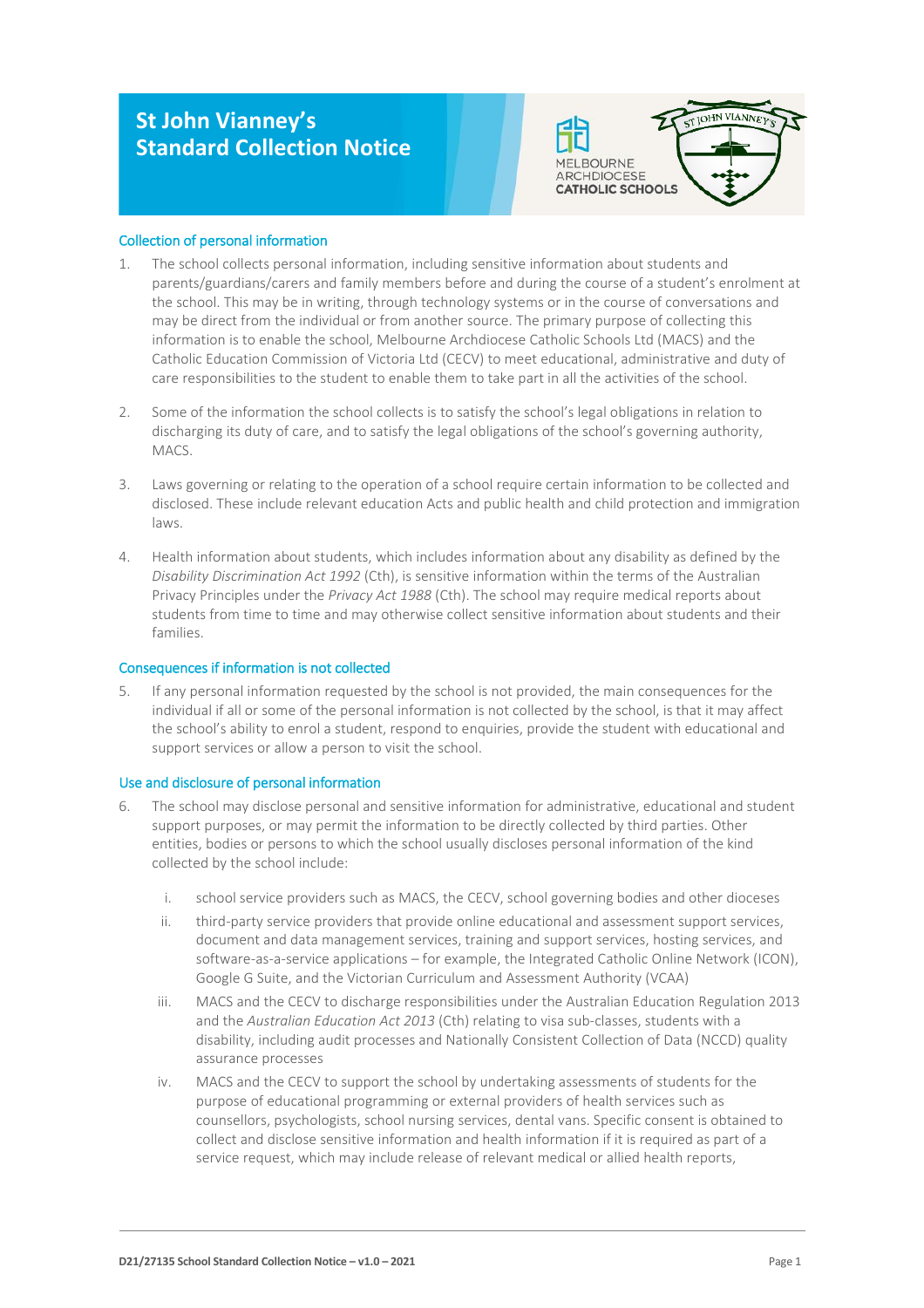educational planning and evaluation documents such as personalised learning/behaviour/medical management plans

- v. MACS and the CECV to support the training of selected staff in the use of school systems, such as ICON and ROSAE
- vi. another school to facilitate the transfer of a student
- vii. federal and state government departments and agencies acting on behalf of the government for compliance or audit purposes, or data collections, for example February and August census processes and census audits, NAPLAN, Australian Early Development Census
- viii. people and organisations providing instructional services such as sports coaches, external training services, guest speakers, volunteers, counsellors and providers of learning and teaching consultancy support and student assessment services
- ix. assessment and educational authorities, including the VCAA and the Australian Curriculum, Assessment and Reporting Authority (ACARA)
- x. people providing administrative and financial services to the school
- xi. anyone parents/guardians/carers authorise the school to disclose information to
- xii. anyone to whom the school is required or authorised to disclose the information by law, including under the Child Information Sharing Scheme (CISS) and the Family Violence Information Sharing Scheme (FVISS) child protection and mandatory reporting laws.
- 7. The school is required by the *Australian Education Regulation 2013* (Cth) and the *Australian Education Act 2013* (Cth) (AE Act) to collect and disclose certain information to inform the Students with Disability (SwD) loading via the NCCD. The school provides the required information at an individual student level to MACS and the CECV, as an approved authority. Approved authorities must comply with reporting, record-keeping and data quality assurance and audit obligations under the AE Act. Student information provided to the federal government for the purpose of the NCCD does not explicitly identify any student.
- 8. Personal information collected from students is regularly disclosed to their parents/guardians/carers.
- 9. If a parent/guardian/carer makes an enrolment application to another school, personal information including health information provided during the application stage may be collected from, or shared with, the other school.
- 10. The school may disclose limited personal information to the school parish to facilitate religious and sacramental programs, and other activities such as fundraising.
- 11. The school may engage in fundraising activities. Information received from parents/guardians/carers may be used to make an appeal to the parent/guardian/carer. The information may be disclosed to organisations that assist in the school's fundraising activities solely for that purpose. The school will not disclose personal information to third parties for marketing purposes without parent/guardian/carer consent.
- 12. On occasion, information such as academic and sporting achievements, student activities and similar news is published in school newsletters and magazines, on the school intranet and on the school website. This may include photographs and videos of student activities such as sporting events, school camps and school excursions. The school will obtain permission from the student's parent/guardian/carer and from the student if appropriate, prior to publication to enable the school to include such photographs or videos, or other identifying material, in the promotional material or otherwise make this material available to the public. The school may obtain permission annually, or as part of the enrolment process. Permission obtained at enrolment may apply for the duration of the student's enrolment at the school unless the school is notified otherwise. Annually, the school will remind parents/guardians/carers to notify the school if they wish to vary the permission previously provided. The school may include student and parent/guardian/carer contact details in a class list and school directory.
- 13. The school may use online or cloud service providers to store personal information and to provide services to the school that involve the use of personal information, such as services relating to email,